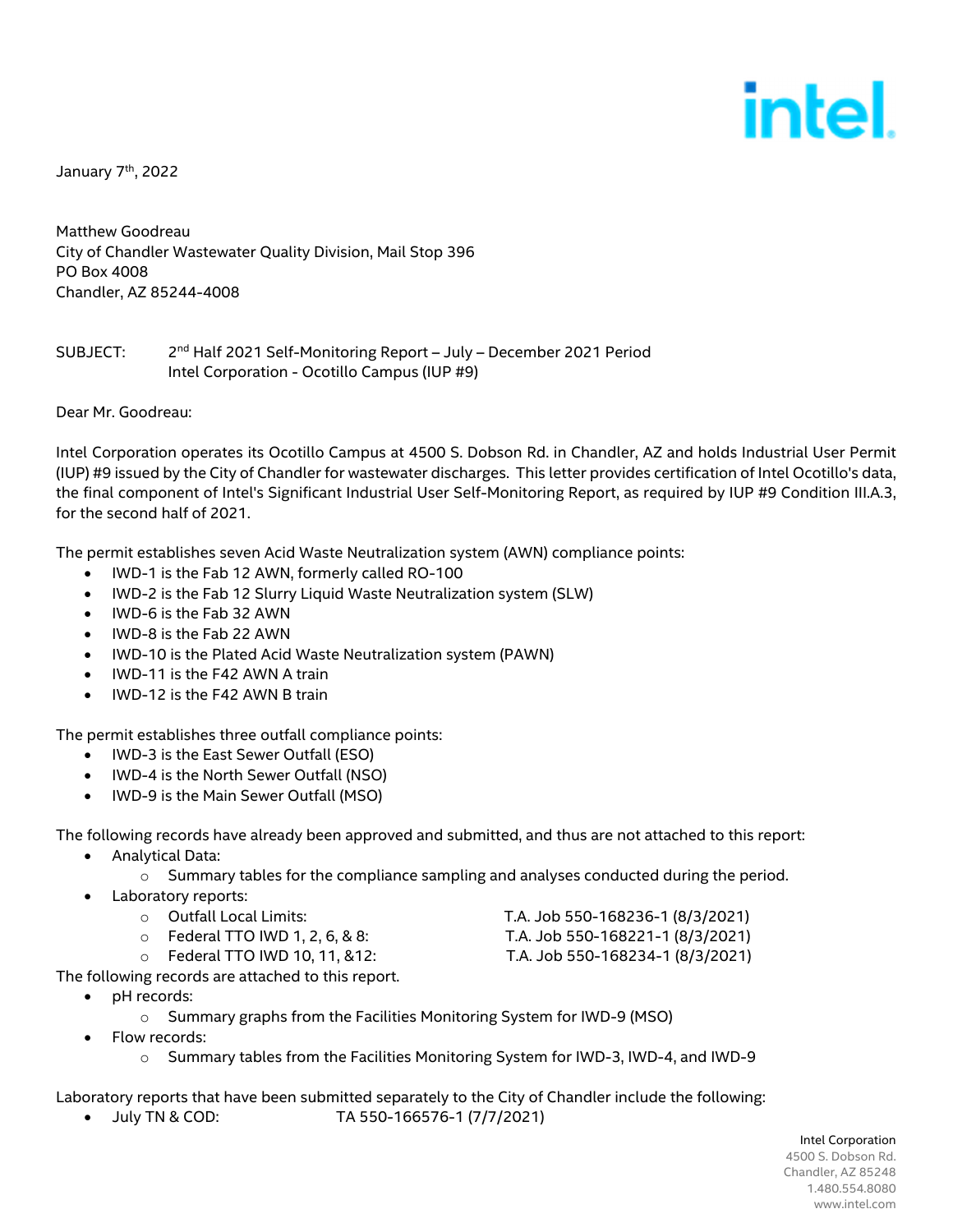- August TN & COD: TA 550-168113-1 (8/2/2021)
- September TN & COD: TA 550-170273-1 (9/8/2021)
- October TN & COD: TA 550-171603-1 (10/4/2021)
- November TN & COD: TA 550-173408-1 (11/1/2021) December TN & COD: TA 550-175268-1 (12/6/2021)
- The attached data is indicative that Intel Corporation complied with its discharge limits.

Please call or email Klaudja Taragjini at (480) 859-8451 or klaudja.taragjini@intel.com if you have any questions. Please include mail stop OC4-005 on any postal correspondence.

"I certify under penalty of law that this document and all attachments were prepared under my direction or supervision in accordance with a system designed to assure that qualified personnel properly gather and evaluate the information submitted. Based on my inquiry of the person or persons who manage the system, or those persons directly responsible for gathering the information, the information submitted is, to the best of my knowledge and belief, true, accurate, and complete. I am aware that there are significant penalties for submitting false information, including the possibility of fine and imprisonment for knowing violations."

On behalf of Intel Corporation,

INTEL CORPORATION Sean Aldrich Corporate Services Ocotillo Site EHS Manager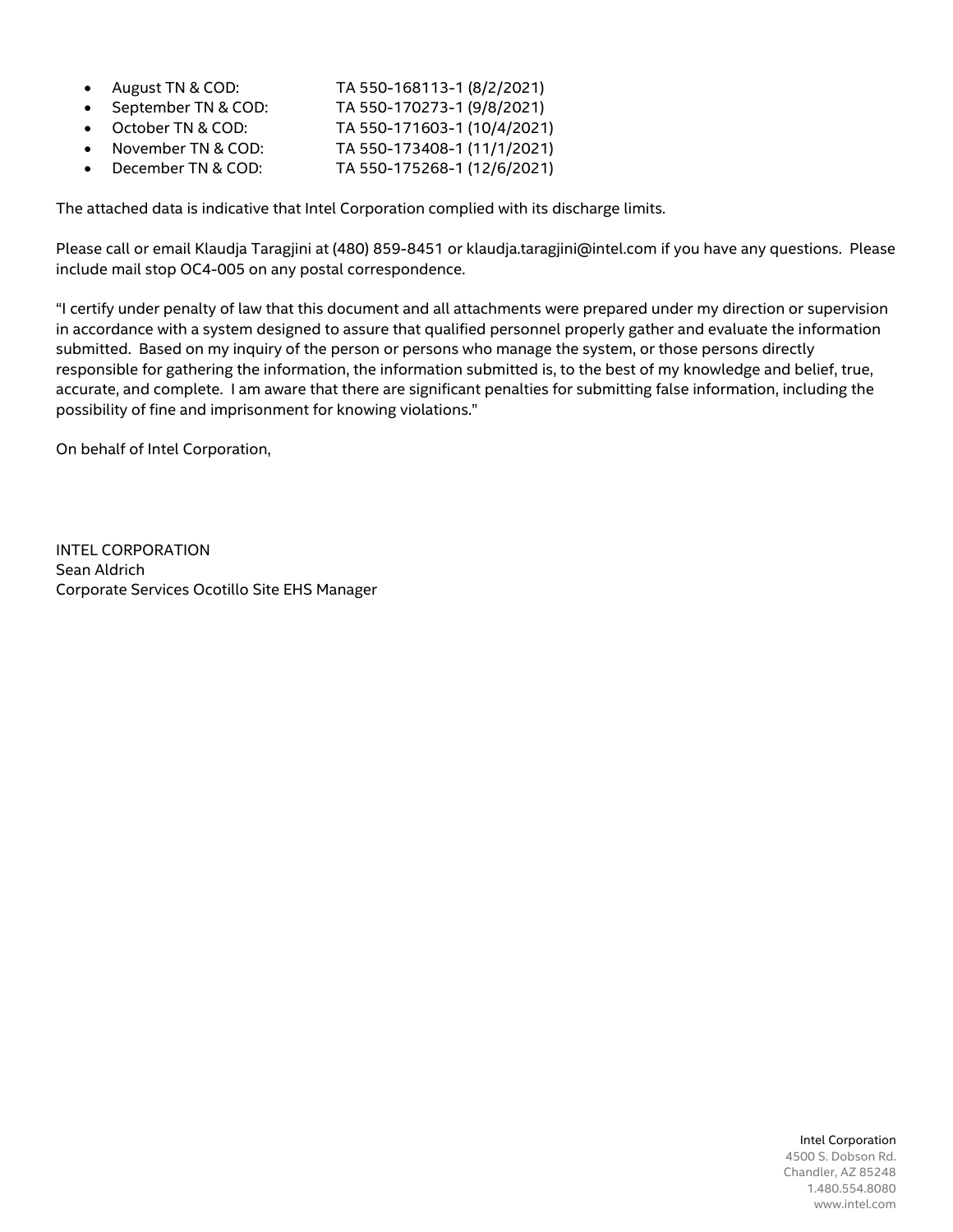## **Monthly SMR Results Summary**

| 7/7/2021                   | July 2021 Monthly Self-Monitoring Report      |                                 |                                              |             |             | 8/2/2021                       | August 2021 Monthly Self-Monitoring Report |                                                    |                  |             |
|----------------------------|-----------------------------------------------|---------------------------------|----------------------------------------------|-------------|-------------|--------------------------------|--------------------------------------------|----------------------------------------------------|------------------|-------------|
|                            |                                               |                                 | Parameter (mg/L)                             | <b>Flow</b> |             |                                |                                            | Parameter (mg/L)                                   |                  | <b>Flow</b> |
| <b>Sample Location</b>     |                                               | <b>TN</b>                       | <b>COD</b>                                   | (MGD)       |             | <b>Sample Location</b>         |                                            | <b>TN</b>                                          | <b>COD</b>       | (MGD)       |
| $IWD-3$                    | <b>ESO</b>                                    | 11                              | 200                                          | 0.55        |             | $IWD-3$                        | <b>ESO</b>                                 | 7.3                                                | 75               | 0.39        |
| IWD-4                      | <b>NSO</b>                                    | 17                              | 240                                          | 0.00413     |             | IWD-4                          | <b>NSO</b>                                 | 18                                                 | 78               | 0.00335     |
| IWD-9                      | <b>MSO</b>                                    | 2.4                             | 85                                           | 9.21        |             | IWD-9                          | <b>MSO</b>                                 | 4.2                                                | 60               | 8.18        |
|                            | <b>Combined Outfalls Conc.</b>                |                                 | 92                                           | 9.76        |             | <b>Combined Outfalls Conc.</b> |                                            | 4.3                                                | 61               | 8.57        |
|                            | Daily Max. Discharge Limit                    | 46.2                            | 443                                          | 10.4        |             | Daily Max. Discharge Limit     |                                            | 46.2                                               | 443              | 13.5        |
|                            |                                               |                                 |                                              |             |             |                                |                                            |                                                    |                  |             |
| 9/8/2021                   | September 2021 Monthly Self-Monitoring Report |                                 |                                              |             |             | 10/4/2021                      |                                            | <b>October 2021 Monthly Self-Monitoring Report</b> |                  |             |
|                            | <b>Sample Location</b>                        |                                 | Parameter (mg/L)                             |             | <b>Flow</b> |                                | <b>Sample Location</b>                     |                                                    | Parameter (mg/L) |             |
|                            |                                               | <b>TN</b>                       | <b>COD</b>                                   | (MGD)       |             |                                |                                            | <b>TN</b>                                          | <b>COD</b>       | (MGD)       |
| $IWD-3$                    | <b>ESO</b>                                    | 4.1                             | 89                                           | 0.33        |             | $IWD-3$                        | <b>ESO</b>                                 | 9.3                                                | 160              | 0.22        |
| IWD-4                      | <b>NSO</b>                                    | 1.9                             | <b>ND</b>                                    | 0.03        |             | IWD-4                          | <b>NSO</b>                                 | 9.0                                                | 110              | 0.02        |
| IWD-9                      | <b>MSO</b>                                    | 4.5                             | 35                                           | 7.59        |             | IWD-9                          | <b>MSO</b>                                 | 4.7                                                | 26               | 7.80        |
|                            | <b>Combined Outfalls Conc.</b>                | 4.5                             | 37                                           | 7.95        |             | <b>Combined Outfalls Conc.</b> |                                            | 4.8                                                | 30               | 8.04        |
|                            | Daily Max. Discharge Limit                    | 46.2                            | 443                                          | 13.5        |             | Daily Max. Discharge Limit     |                                            | 46.2                                               | 443              | 13.5        |
|                            |                                               |                                 |                                              |             |             |                                |                                            |                                                    |                  |             |
| 11/1/2021                  |                                               |                                 | November 2021 Monthly Self-Monitoring Report |             |             | 12/6/2021                      |                                            | December 2021 Monthly Self-Monitoring Report       |                  |             |
| <b>Sample Location</b>     |                                               | Parameter (mg/L)<br><b>Flow</b> |                                              |             |             | <b>Sample Location</b>         |                                            | Parameter (mg/L)                                   |                  | <b>Flow</b> |
|                            |                                               | <b>TN</b>                       | <b>COD</b>                                   | (MGD)       |             |                                |                                            | <b>TN</b>                                          | <b>COD</b>       | (MGD)       |
| $IWD-3$                    | <b>ESO</b>                                    | 10                              | 170                                          | 0.32        |             | $IWD-3$                        | <b>ESO</b>                                 | 15                                                 | 180              | 0.22        |
| IWD-4                      | <b>NSO</b>                                    | 9.6                             | 90                                           | 0.02        |             | IWD-4                          | <b>NSO</b>                                 | 9.3                                                | 75               | 0.01        |
| IWD-9                      | <b>MSO</b>                                    | 5.5                             | 72                                           | 7.89        |             | IWD-9                          | <b>MSO</b>                                 | 4.9                                                | 48               | 8.07        |
|                            | <b>Combined Outfalls Conc.</b>                | 5.7                             | 76                                           | 8.23        |             |                                | <b>Combined Outfalls Conc.</b>             | 5.2                                                | 52               | 8.30        |
| Daily Max. Discharge Limit |                                               | 46.2                            | 443                                          | 13.5        |             | Daily Max. Discharge Limit     |                                            | 46.2                                               | 443              | 13.5        |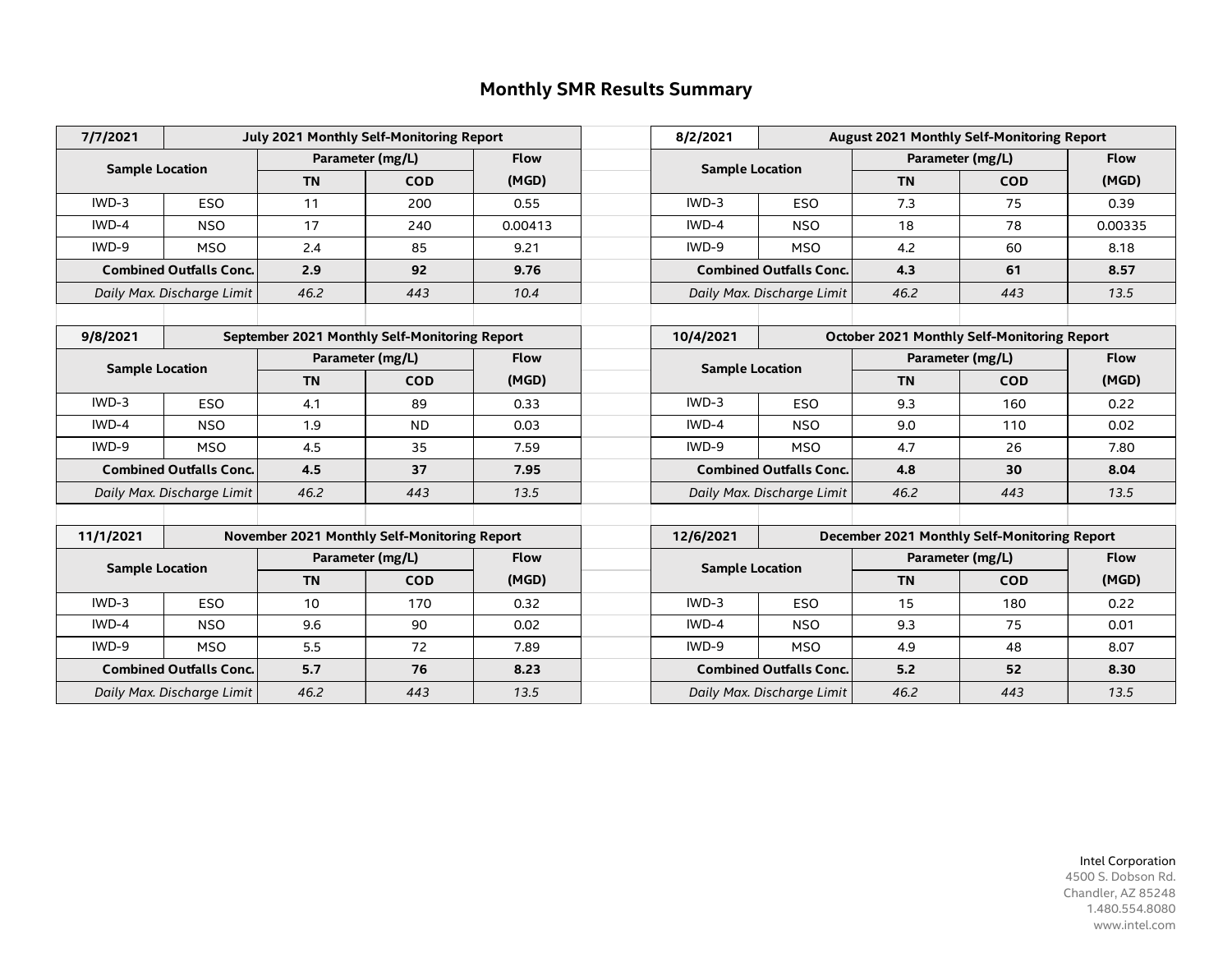## **H2 2021 pH Summary graphs IWD-9 (MSO) pH 1 vs Timestamp**



\*The above graph shows the MSO pH monitoring from 7/1/2021 to 12/31/2021. On the dates of 7/9, 8/7, 9/15, 10/7, 11/9, and12/9, the above pH probe was calibrated. The pH probes at the MSO cannot be placed into hold mode during calibrations, so the calibrations are shown in the graph above as sharp dips. Intel has service records of these calibrations.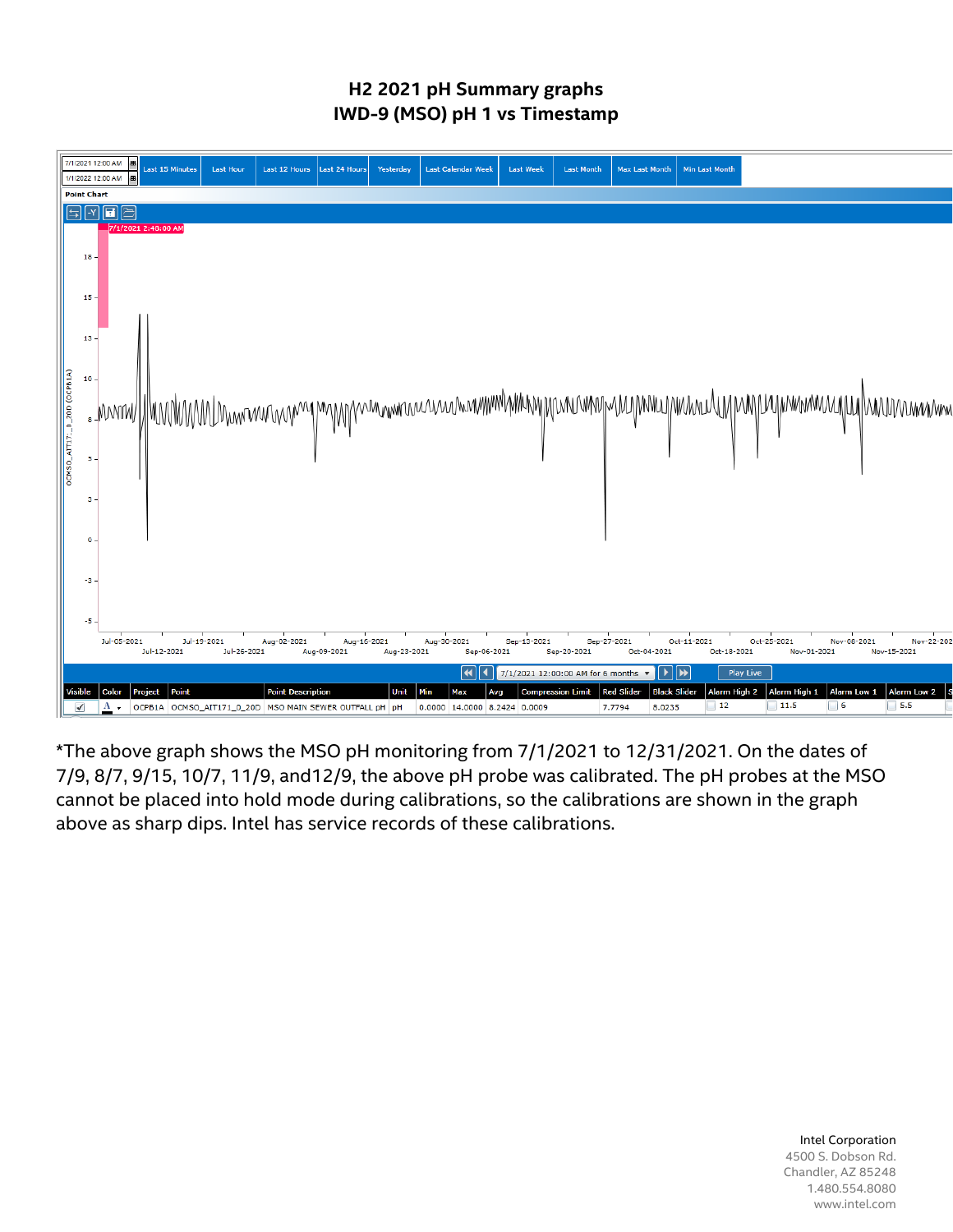| <b>July 2021 Flow Summary</b> |            |            |            |                   |  | <b>August 2021 Flow Summary</b> |            |            |            |                 |  |  |
|-------------------------------|------------|------------|------------|-------------------|--|---------------------------------|------------|------------|------------|-----------------|--|--|
| <b>Day</b>                    | <b>NSO</b> | <b>ESO</b> | <b>MSO</b> | <b>Site Total</b> |  | <b>Day</b>                      | <b>NSO</b> | <b>ESO</b> | <b>MSO</b> | <b>Site Tot</b> |  |  |
| 7/1/2021                      | 0.01       | 0.61       | 10.63      | 11.24             |  | 8/1/2021                        | 0.00       | 0.37       | 8.15       | 8.52            |  |  |
| 7/2/2021                      | 0.01       | 0.62       | 10.72      | 11.34             |  | 8/2/2021                        | 0.00       | 0.39       | 8.18       | 8.57            |  |  |
| 7/3/2021                      | 0.01       | 0.60       | 10.76      | 11.36             |  | 8/3/2021                        | 0.00       | 0.36       | 8.12       | 8.48            |  |  |
| 7/4/2021                      | 0.01       | 0.65       | 10.83      | 11.49             |  | 8/4/2021                        | 0.00       | 0.38       | 8.03       | 8.41            |  |  |
| 7/5/2021                      | 0.01       | 0.63       | 10.76      | 11.40             |  | 8/5/2021                        | 0.00       | 0.42       | 8.01       | 8.43            |  |  |
| 7/6/2021                      | 0.00       | 0.57       | 10.54      | 11.11             |  | 8/6/2021                        | 0.00       | 0.35       | 7.93       | 8.29            |  |  |
| 7/7/2021                      | 0.00       | 0.55       | 9.21       | 9.76              |  | 8/7/2021                        | 0.00       | 0.36       | 7.92       | 8.28            |  |  |
| 7/8/2021                      | 0.00       | 0.35       | 8.11       | 8.46              |  | 8/8/2021                        | 0.00       | 0.37       | 7.91       | 8.29            |  |  |
| 7/9/2021                      | 0.00       | 0.33       | 8.21       | 8.54              |  | 8/9/2021                        | 0.00       | 0.35       | 8.21       | 8.57            |  |  |
| 7/10/2021                     | 0.00       | 0.31       | 8.32       | 8.64              |  | 8/10/2021                       | 0.01       | 0.36       | 8.63       | 8.99            |  |  |
| 7/11/2021                     | 0.00       | 0.30       | 8.01       | 8.32              |  | 8/11/2021                       | 0.01       | 0.38       | 8.48       | 8.86            |  |  |
| 7/12/2021                     | 0.00       | 0.31       | 7.99       | 8.30              |  | 8/12/2021                       | 0.00       | 0.36       | 8.09       | 8.45            |  |  |
| 7/13/2021                     | 0.00       | 0.31       | 8.20       | 8.52              |  | 8/13/2021                       | 0.00       | 0.39       | 7.90       | 8.29            |  |  |
| 7/14/2021                     | 0.01       | 0.33       | 8.53       | 8.87              |  | 8/14/2021                       | 0.00       | 0.33       | 8.25       | 8.58            |  |  |
| 7/15/2021                     | 0.00       | 0.30       | 8.13       | 8.44              |  | 8/15/2021                       | 0.00       | 0.34       | 8.11       | 8.46            |  |  |
| 7/16/2021                     | 0.01       | 0.44       | 8.36       | 8.81              |  | 8/16/2021                       | 0.01       | 0.35       | 8.03       | 8.38            |  |  |
| 7/17/2021                     | 0.01       | 0.41       | 8.16       | 8.58              |  | 8/17/2021                       | 0.01       | 0.30       | 8.07       | 8.39            |  |  |
| 7/18/2021                     | 0.01       | 0.38       | 7.99       | 8.37              |  | 8/18/2021                       | 0.02       | 0.32       | 8.12       | 8.46            |  |  |
| 7/19/2021                     | 0.00       | 0.35       | 8.22       | 8.57              |  | 8/19/2021                       | 0.02       | 0.32       | 7.97       | 8.31            |  |  |
| 7/20/2021                     | 0.01       | 0.45       | 8.12       | 8.57              |  | 8/20/2021                       | 0.02       | 0.40       | 8.40       | 8.83            |  |  |
| 7/21/2021                     | 0.01       | 0.42       | 8.41       | 8.84              |  | 8/21/2021                       | 0.02       | 0.34       | 8.39       | 8.76            |  |  |
| 7/22/2021                     | 0.01       | 0.42       | 8.54       | 8.97              |  | 8/22/2021                       | 0.02       | 0.31       | 8.34       | 8.67            |  |  |
| 7/23/2021                     | 0.01       | 0.34       | 9.17       | 9.52              |  | 8/23/2021                       | 0.02       | 0.32       | 8.17       | 8.51            |  |  |
| 7/24/2021                     | 0.01       | 0.33       | 9.01       | 9.35              |  | 8/24/2021                       | 0.02       | 0.33       | 8.71       | 9.07            |  |  |
| 7/25/2021                     | 0.00       | 0.33       | 8.79       | 9.12              |  | 8/25/2021                       | 0.03       | 0.35       | 8.42       | 8.80            |  |  |
| 7/26/2021                     | 0.01       | 0.39       | 8.42       | 8.81              |  | 8/26/2021                       | 0.02       | 0.36       | 7.90       | 8.29            |  |  |
| 7/27/2021                     | 0.00       | 0.37       | 8.67       | 9.04              |  | 8/27/2021                       | 0.02       | 0.38       | 8.05       | 8.45            |  |  |
| 7/28/2021                     | 0.00       | 0.34       | 8.55       | 8.88              |  | 8/28/2021                       | 0.02       | 0.37       | 8.06       | 8.45            |  |  |
| 7/29/2021                     | 0.00       | 0.32       | 8.14       | 8.46              |  | 8/29/2021                       | 0.02       | 0.37       | 7.82       | 8.21            |  |  |
| 7/30/2021                     | 0.00       | 0.36       | 8.47       | 8.83              |  | 8/30/2021                       | 0.02       | 0.36       | 7.79       | 8.17            |  |  |
| 7/31/2021                     | 0.01       | 0.35       | 8.54       | 8.89              |  | 8/31/2021                       | 0.02       | 0.33       | 8.43       | 8.78            |  |  |
| <b>Maximum</b>                | 0.01       | 0.65       | 10.83      | 11.49             |  | <b>Maximum</b>                  | 0.03       | 0.42       | 8.71       | 9.07            |  |  |
| <b>Average</b>                | 0.01       | 0.41       | 8.86       | 9.27              |  | Average                         | 0.01       | 0.35       | 8.15       | 8.52            |  |  |

## **H2 2021 Flow Summary Tables**

| <b>July 2021 Flow Summary</b> |            |            |            |                   |  | <b>August 2021 Flow Summary</b> |            |            |            |                   |  |  |
|-------------------------------|------------|------------|------------|-------------------|--|---------------------------------|------------|------------|------------|-------------------|--|--|
| <b>Day</b>                    | <b>NSO</b> | <b>ESO</b> | <b>MSO</b> | <b>Site Total</b> |  | <b>Day</b>                      | <b>NSO</b> | <b>ESO</b> | <b>MSO</b> | <b>Site Total</b> |  |  |
| 7/1/2021                      | 0.01       | 0.61       | 10.63      | 11.24             |  | 8/1/2021                        | 0.00       | 0.37       | 8.15       | 8.52              |  |  |
| 7/2/2021                      | 0.01       | 0.62       | 10.72      | 11.34             |  | 8/2/2021                        | 0.00       | 0.39       | 8.18       | 8.57              |  |  |
| 7/3/2021                      | 0.01       | 0.60       | 10.76      | 11.36             |  | 8/3/2021                        | 0.00       | 0.36       | 8.12       | 8.48              |  |  |
| 7/4/2021                      | 0.01       | 0.65       | 10.83      | 11.49             |  | 8/4/2021                        | 0.00       | 0.38       | 8.03       | 8.41              |  |  |
| 7/5/2021                      | 0.01       | 0.63       | 10.76      | 11.40             |  | 8/5/2021                        | 0.00       | 0.42       | 8.01       | 8.43              |  |  |
| 7/6/2021                      | 0.00       | 0.57       | 10.54      | 11.11             |  | 8/6/2021                        | 0.00       | 0.35       | 7.93       | 8.29              |  |  |
| 7/7/2021                      | 0.00       | 0.55       | 9.21       | 9.76              |  | 8/7/2021                        | 0.00       | 0.36       | 7.92       | 8.28              |  |  |
| 7/8/2021                      | 0.00       | 0.35       | 8.11       | 8.46              |  | 8/8/2021                        | 0.00       | 0.37       | 7.91       | 8.29              |  |  |
| 7/9/2021                      | 0.00       | 0.33       | 8.21       | 8.54              |  | 8/9/2021                        | 0.00       | 0.35       | 8.21       | 8.57              |  |  |
| /10/2021                      | 0.00       | 0.31       | 8.32       | 8.64              |  | 8/10/2021                       | 0.01       | 0.36       | 8.63       | 8.99              |  |  |
| /11/2021                      | 0.00       | 0.30       | 8.01       | 8.32              |  | 8/11/2021                       | 0.01       | 0.38       | 8.48       | 8.86              |  |  |
| /12/2021                      | 0.00       | 0.31       | 7.99       | 8.30              |  | 8/12/2021                       | 0.00       | 0.36       | 8.09       | 8.45              |  |  |
| /13/2021                      | 0.00       | 0.31       | 8.20       | 8.52              |  | 8/13/2021                       | 0.00       | 0.39       | 7.90       | 8.29              |  |  |
| /14/2021                      | 0.01       | 0.33       | 8.53       | 8.87              |  | 8/14/2021                       | 0.00       | 0.33       | 8.25       | 8.58              |  |  |
| /15/2021                      | 0.00       | 0.30       | 8.13       | 8.44              |  | 8/15/2021                       | 0.00       | 0.34       | 8.11       | 8.46              |  |  |
| /16/2021                      | 0.01       | 0.44       | 8.36       | 8.81              |  | 8/16/2021                       | 0.01       | 0.35       | 8.03       | 8.38              |  |  |
| /17/2021                      | 0.01       | 0.41       | 8.16       | 8.58              |  | 8/17/2021                       | 0.01       | 0.30       | 8.07       | 8.39              |  |  |
| /18/2021                      | 0.01       | 0.38       | 7.99       | 8.37              |  | 8/18/2021                       | 0.02       | 0.32       | 8.12       | 8.46              |  |  |
| /19/2021                      | 0.00       | 0.35       | 8.22       | 8.57              |  | 8/19/2021                       | 0.02       | 0.32       | 7.97       | 8.31              |  |  |
| //20/2021                     | 0.01       | 0.45       | 8.12       | 8.57              |  | 8/20/2021                       | 0.02       | 0.40       | 8.40       | 8.83              |  |  |
| //21/2021                     | 0.01       | 0.42       | 8.41       | 8.84              |  | 8/21/2021                       | 0.02       | 0.34       | 8.39       | 8.76              |  |  |
| //22/2021                     | 0.01       | 0.42       | 8.54       | 8.97              |  | 8/22/2021                       | 0.02       | 0.31       | 8.34       | 8.67              |  |  |
| //23/2021                     | 0.01       | 0.34       | 9.17       | 9.52              |  | 8/23/2021                       | 0.02       | 0.32       | 8.17       | 8.51              |  |  |
| //24/2021                     | 0.01       | 0.33       | 9.01       | 9.35              |  | 8/24/2021                       | 0.02       | 0.33       | 8.71       | 9.07              |  |  |
| //25/2021                     | 0.00       | 0.33       | 8.79       | 9.12              |  | 8/25/2021                       | 0.03       | 0.35       | 8.42       | 8.80              |  |  |
| /26/2021                      | 0.01       | 0.39       | 8.42       | 8.81              |  | 8/26/2021                       | 0.02       | 0.36       | 7.90       | 8.29              |  |  |
| //27/2021                     | 0.00       | 0.37       | 8.67       | 9.04              |  | 8/27/2021                       | 0.02       | 0.38       | 8.05       | 8.45              |  |  |
| /28/2021                      | 0.00       | 0.34       | 8.55       | 8.88              |  | 8/28/2021                       | 0.02       | 0.37       | 8.06       | 8.45              |  |  |
| //29/2021                     | 0.00       | 0.32       | 8.14       | 8.46              |  | 8/29/2021                       | 0.02       | 0.37       | 7.82       | 8.21              |  |  |
| /30/2021                      | 0.00       | 0.36       | 8.47       | 8.83              |  | 8/30/2021                       | 0.02       | 0.36       | 7.79       | 8.17              |  |  |
| //31/2021                     | 0.01       | 0.35       | 8.54       | 8.89              |  | 8/31/2021                       | 0.02       | 0.33       | 8.43       | 8.78              |  |  |
| <b>Maximum</b>                | 0.01       | 0.65       | 10.83      | 11.49             |  | <b>Maximum</b>                  | 0.03       | 0.42       | 8.71       | 9.07              |  |  |
| <b>Average</b>                | 0.01       | 0.41       | 8.86       | 9.27              |  | <b>Average</b>                  | 0.01       | 0.35       | 8.15       | 8.52              |  |  |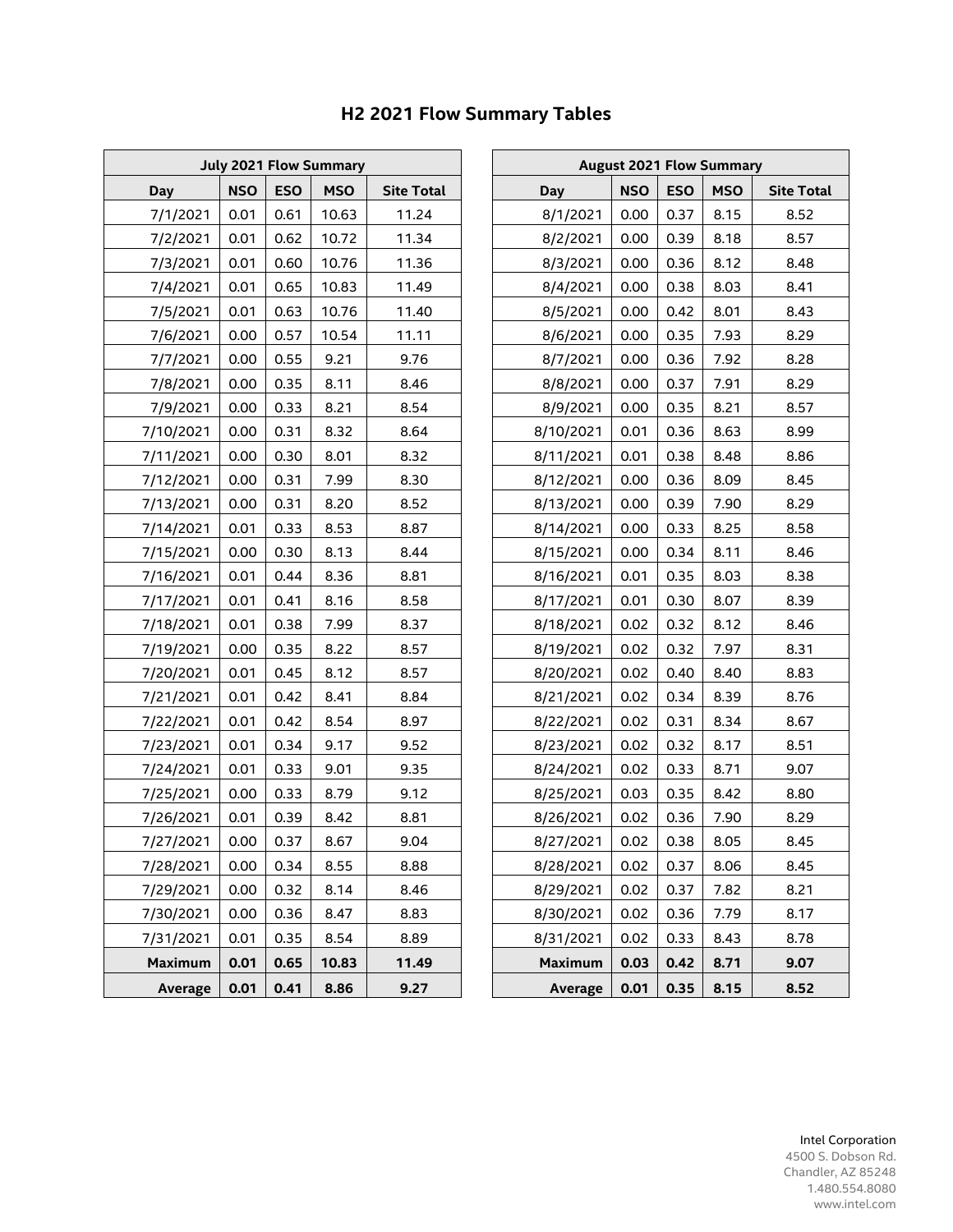| <b>September 2021 Flow Summary</b> |            |            |            |                   |  | <b>October 2021 Flow Summary</b> |            |            |            |                   |  |
|------------------------------------|------------|------------|------------|-------------------|--|----------------------------------|------------|------------|------------|-------------------|--|
| Day                                | <b>NSO</b> | <b>ESO</b> | <b>MSO</b> | <b>Site Total</b> |  | Day                              | <b>NSO</b> | <b>ESO</b> | <b>MSO</b> | <b>Site Total</b> |  |
| 9/1/2021                           | 0.04       | 0.34       | 8.63       | 9.02              |  | 10/1/2021                        | 0.02       | 0.21       | 7.97       | 8.20              |  |
| 9/2/2021                           | 0.07       | 0.38       | 9.13       | 9.58              |  | 10/2/2021                        | 0.02       | 0.20       | 7.80       | 8.02              |  |
| 9/3/2021                           | 0.05       | 0.35       | 8.46       | 8.85              |  | 10/3/2021                        | 0.02       | 0.22       | 7.79       | 8.03              |  |
| 9/4/2021                           | 0.03       | 0.35       | 7.91       | 8.29              |  | 10/4/2021                        | 0.02       | 0.22       | 7.80       | 8.04              |  |
| 9/5/2021                           | 0.03       | 0.34       | 7.70       | 8.06              |  | 10/5/2021                        | 0.03       | 0.25       | 8.28       | 8.56              |  |
| 9/6/2021                           | 0.03       | 0.36       | 7.88       | 8.26              |  | 10/6/2021                        | 0.02       | 0.23       | 8.01       | 8.27              |  |
| 9/7/2021                           | 0.03       | 0.33       | 8.00       | 8.37              |  | 10/7/2021                        | 0.02       | 0.23       | 7.71       | 7.96              |  |
| 9/8/2021                           | 0.03       | 0.33       | 7.59       | 7.95              |  | 10/8/2021                        | 0.02       | 0.20       | 7.87       | 8.09              |  |
| 9/9/2021                           | 0.03       | 0.32       | 8.00       | 8.35              |  | 10/9/2021                        | 0.02       | 0.19       | 8.29       | 8.50              |  |
| 9/10/2021                          | 0.03       | 0.28       | 7.95       | 8.26              |  | 10/10/2021                       | 0.02       | 0.15       | 7.88       | 8.05              |  |
| 9/11/2021                          | 0.03       | 0.33       | 7.92       | 8.28              |  | 10/11/2021                       | 0.02       | 0.18       | 7.62       | 7.82              |  |
| 9/12/2021                          | 0.02       | 0.29       | 8.00       | 8.32              |  | 10/12/2021                       | 0.02       | 0.15       | 8.05       | 8.22              |  |
| 9/13/2021                          | 0.03       | 0.29       | 8.36       | 8.68              |  | 10/13/2021                       | 0.04       | 0.17       | 8.91       | 9.12              |  |
| 9/14/2021                          | 0.03       | 0.31       | 8.22       | 8.56              |  | 10/14/2021                       | 0.02       | 0.17       | 8.09       | 8.28              |  |
| 9/15/2021                          | 0.02       | 0.36       | 7.93       | 8.32              |  | 10/15/2021                       | 0.02       | 0.17       | 7.96       | 8.15              |  |
| 9/16/2021                          | 0.02       | 0.42       | 7.80       | 8.25              |  | 10/16/2021                       | 0.01       | 0.19       | 7.66       | 7.86              |  |
| 9/17/2021                          | 0.03       | 0.33       | 8.86       | 9.21              |  | 10/17/2021                       | 0.02       | 0.20       | 7.54       | 7.76              |  |
| 9/18/2021                          | 0.03       | 0.32       | 7.92       | 8.27              |  | 10/18/2021                       | 0.02       | 0.29       | 7.83       | 8.14              |  |
| 9/19/2021                          | 0.03       | 0.28       | 7.91       | 8.22              |  | 10/19/2021                       | 0.02       | 0.32       | 7.80       | 8.14              |  |
| 9/20/2021                          | 0.02       | 0.26       | 7.66       | 7.94              |  | 10/20/2021                       | 0.01       | 0.34       | 7.65       | 8.01              |  |
| 9/21/2021                          | 0.02       | 0.29       | 7.21       | 7.52              |  | 10/21/2021                       | 0.02       | 0.36       | 7.60       | 7.97              |  |
| 9/22/2021                          | 0.03       | 0.27       | 7.92       | 8.22              |  | 10/22/2021                       | 0.02       | 0.34       | 7.78       | 8.14              |  |
| 9/23/2021                          | 0.03       | 0.26       | 7.80       | 8.09              |  | 10/23/2021                       | 0.01       | 0.35       | 7.51       | 7.88              |  |
| 9/24/2021                          | 0.02       | 0.23       | 7.89       | 8.14              |  | 10/24/2021                       | 0.02       | 0.36       | 7.72       | 8.10              |  |
| 9/25/2021                          | 0.02       | 0.25       | 7.87       | 8.14              |  | 10/25/2021                       | 0.01       | 0.37       | 7.48       | 7.87              |  |
| 9/26/2021                          | 0.03       | 0.21       | 8.21       | 8.44              |  | 10/26/2021                       | 0.02       | 0.42       | 8.09       | 8.53              |  |
| 9/27/2021                          | 0.02       | 0.24       | 7.96       | 8.22              |  | 10/27/2021                       | 0.01       | 0.34       | 7.70       | 8.05              |  |
| 9/28/2021                          | 0.02       | 0.24       | 7.92       | 8.18              |  | 10/28/2021                       | 0.02       | 0.37       | 8.14       | 8.53              |  |
| 9/29/2021                          | 0.02       | 0.22       | 7.72       | 7.96              |  | 10/29/2021                       | 0.02       | 0.29       | 8.02       | 8.33              |  |
| 9/30/2021                          | 0.03       | 0.20       | 8.21       | 8.44              |  | 10/30/2021                       | 0.01       | 0.30       | 7.52       | 7.84              |  |
| <b>Maximum</b>                     | 0.07       | 0.42       | 9.13       | 9.58              |  | 10/31/2021                       | 0.02       | 0.33       | 7.76       | 8.11              |  |
| Average                            | 0.03       | 0.30       | 8.02       | 8.35              |  | <b>Maximum</b>                   | 0.04       | 0.42       | 8.91       | 9.12              |  |
|                                    |            |            |            |                   |  | Average                          | 0.02       | 0.26       | 7.87       | 8.15              |  |